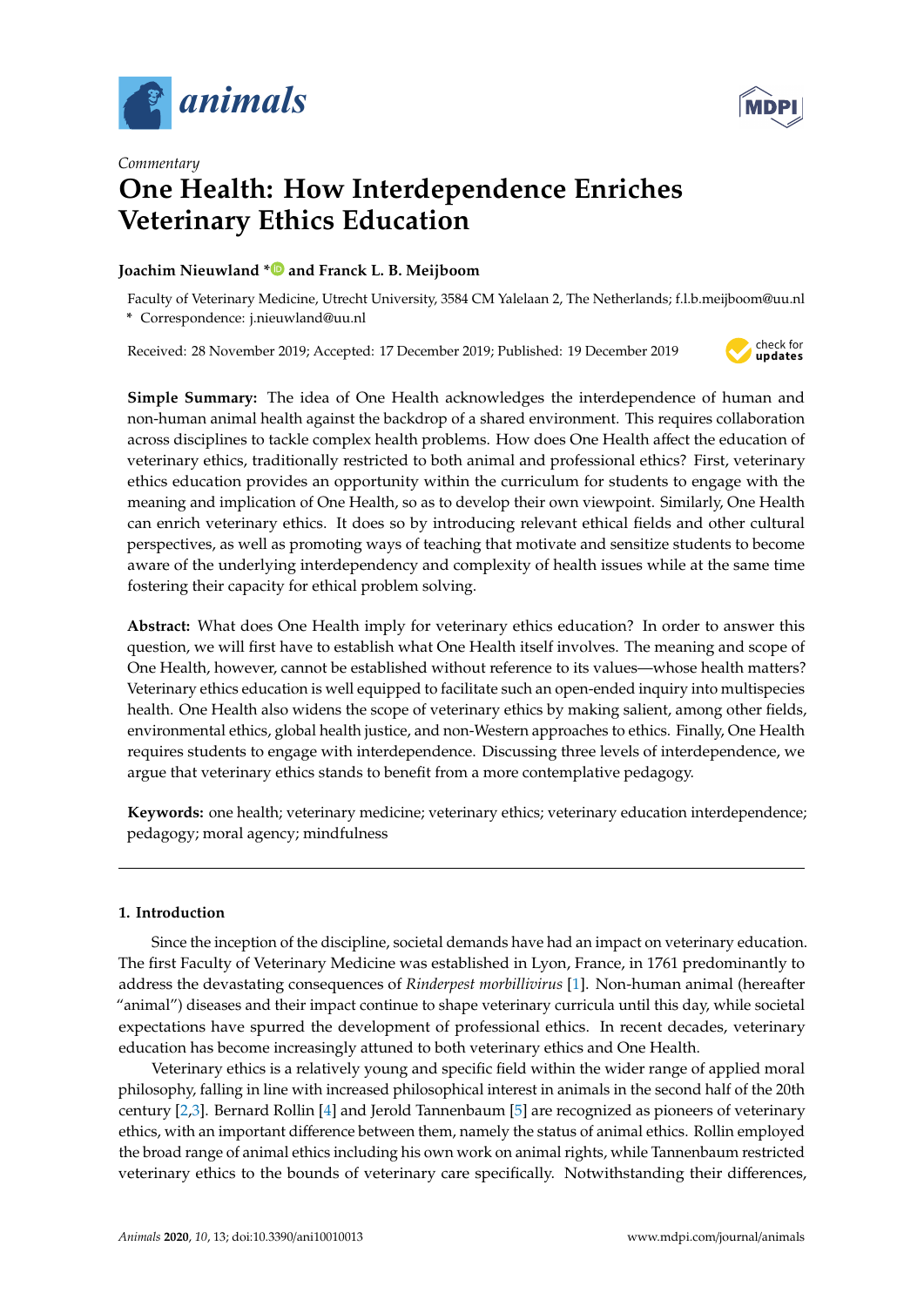both have contributed greatly to making veterinary ethics an integral part of the curriculum at many Faculties of Veterinary Medicine around the globe [\[6\]](#page-9-5).

An upsurge in emerging infectious diseases at the beginning of the 21st century provided the main impetus in the development of One Health. The Manhattan principles, a list of 12 recommendations made by health experts in 2004 to address the rising threat of emerging infectious diseases, clearly pointed towards a more holistic approach to health policy: "Recent outbreaks of West Nile Virus, Ebola Hemorrhagic Fever, SARS, Monkeypox, Mad Cow Disease and Avian Influenza remind us that human and animal health are intimately connected. A broader understanding of health and disease demands a unity of approach achievable only through a consilience of human, domestic animal and wildlife health—One Health" [\[7\]](#page-9-6).

Veterinarians have embraced One Health early on, with the publication of the American Veterinary Medical Association's (AVMA) report *One Health: A New Professional Imperative* leaving no doubt about its endorsement [\[8\]](#page-9-7). The AVMA defines One Health as "the collaborative efforts of multiple disciplines working locally, nationally, and globally, to attain optimal health for people, animals, and our environment." [\[8\]](#page-9-7).

Until now, veterinary ethics and One Health have remained largely isolated from each other within veterinary education. Only recently have philosophers begun to explore the ethics of One Health (see Section [3](#page-2-0) for a more comprehensive overview). We are interested not only in the interplay between (veterinary) ethics and One Health but also, and most importantly, its implications for veterinary ethics education: What new ethical issues (should) arise for veterinary students by taking this multispecies perspective on health? How should veterinary ethics education engage with One Health so as to make it relevant to the development of future veterinary professionals?

#### **2. Veterinary Ethics Education: Facilitating Critical Engagement with One Health**

While the above mentioned AVMA definition is often referred to when explaining the idea of One Health, it remains rather abstract and open to interpretation. For some, One Health is largely about zoonotic diseases and antimicrobial resistance, while for others, it also includes benefits to human health that accrue from animal use such as animal assisted therapy and companionship [\[9\]](#page-9-8). As some have pointed out, where to draw the line is certainly not straightforward: "Interrogation of the concept of One Health is overwhelming in its scope: it is challenging to think of examples of issues that might not be classified as One Health challenges" [\[10\]](#page-9-9) (p. 53). An apt illustration of this challenge is the recent development of One Welfare, drawing upon One Health but extending it even further by bringing out the interconnections between humans, animals, and the environment not only in terms of health but also with regard to welfare [\[11](#page-9-10)[,12\]](#page-9-11). How do we deal with such a plethora of One Health perspectives, especially in light of developing veterinary curricula?

One Health, moreover, unmistakably involves value assumptions and we should acknowledge that [\[13,](#page-9-12)[14\]](#page-9-13). In addition to creating a better overview of relevant drivers and determinants of health, One Health involves a call for collaboration across disciplinary lines to "attain optimal health for people, animals, and the environment" [\[8\]](#page-9-7). What "optimal health" involves, and how to allocate our resources and moral consideration across these domains in order to attain it, inevitably becomes a matter of values and moral judgment [\[13,](#page-9-12)[14\]](#page-9-13).

Veterinary ethics education can play a vital role in exploring the idea of One Health and its moral implications, especially as it has already done so with regard to other significant concepts of veterinary medicine within the curriculum. For instance, veterinary ethics education generally makes students reflect on the meaning and implications of animal welfare. Equipped with the ability to engage in critical and self-reflective deliberation, as well as conceptual analysis of such key concepts for the veterinary profession such as animal welfare [\[15,](#page-9-14)[16\]](#page-9-15), veterinary ethics education is more than suited for the job of making sense of One Health. We can point out to veterinary students the normative dimension of One Health, as well as encourage to explore these for themselves.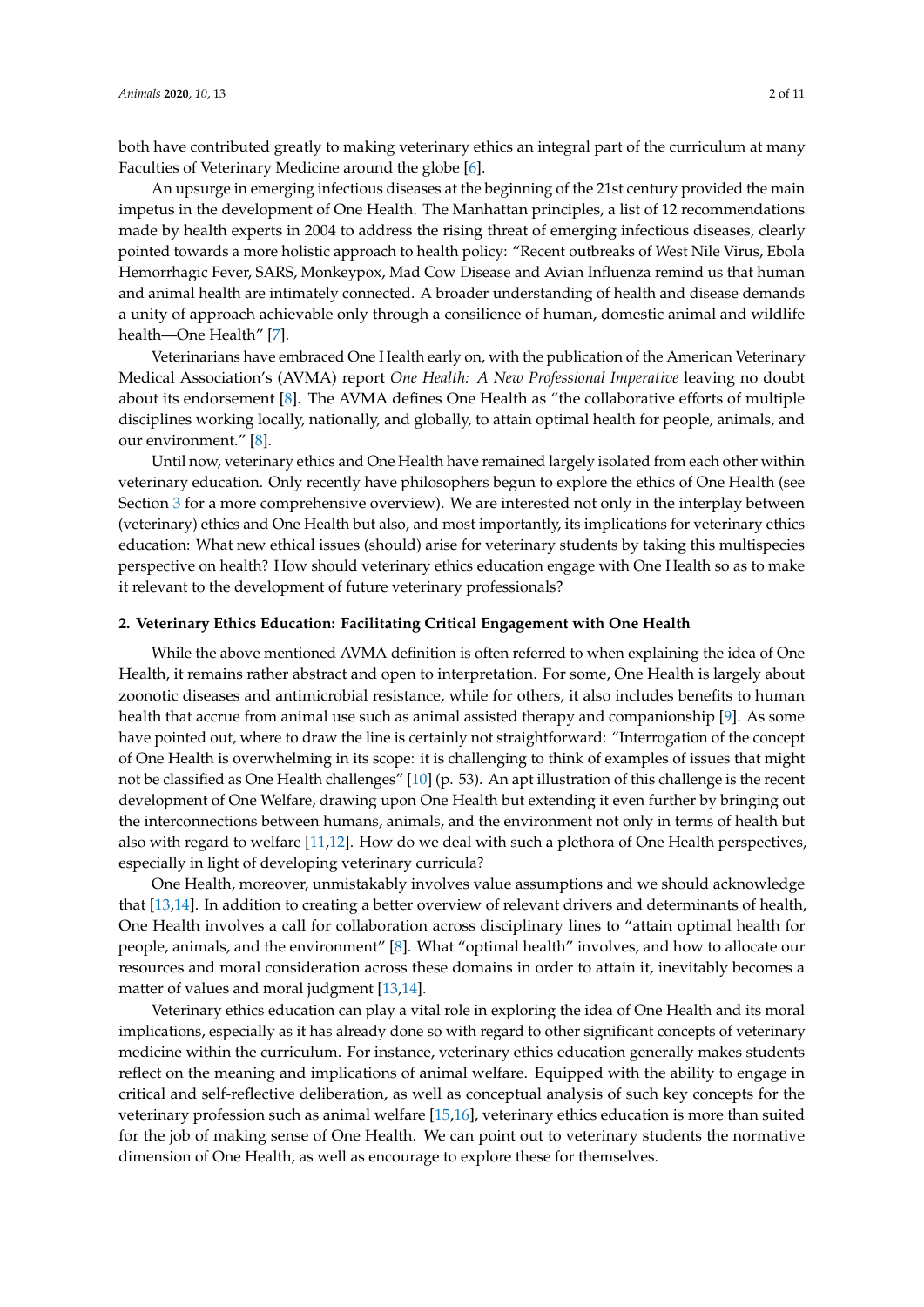Does such questioning destabilize One Health? Instead, opening up One Health to critical engagement will likely do quite the opposite. To follow the analogy with animal welfare, ongoing debate has not led to the demise of animal welfare. Rather, animal welfare has attracted miscellaneous perspectives and interpretations, challenging both students and teachers to think for themselves when it comes to such concepts overtly susceptible to interpretation. In order to make sure that everyone involved understands and actively endorses the definition used for, for example, animal welfare, one has to critically engage with such concepts. Otherwise, Babylonian confusion and selective appropriation may raise their unwelcome heads. While the debate on animal welfare has not been settled, some core assumptions are shared by many despite their differences. Similarly, as we have argued elsewhere, many descriptive characteristics of One Health, for instance, interspecies disease interfaces as well as cross-species transfer of health knowledge, can be supported by an overlapping consensus composed of many different perspectives [\[17\]](#page-9-16). Such a shared understanding can function as a starting point for One Health policy, as well as an invitation to explore other interpretations. Rather than fixating One Health for the purpose of aligning veterinary education, we propose to see veterinary ethics education as the facilitator of One Health conversations, as part of an open-ended inquiry into multispecies health and veterinary responsibility.

#### <span id="page-2-0"></span>**3. One Health: Ways for Veterinary Ethics Education to Branch Out**

Following endorsement of One Health in education and health policy, philosophers have started exploring the implications of One Health ethics. Given the emphasis put on the interconnections between the three domains (human, animal, and the environment), it is not surprising to imagine novel perspectives arising out each of these domains, as well as in relation to the others. As we see it, One Health challenges us to further develop Rollin's vision of veterinary ethics education as an amalgam of professional ethics and animal ethics in the following five ways:

#### *3.1. The Ecological Turn in Veterinary Ethics*

First, in addition to the traditional subjects, animal ethics and professional ethics that have defined veterinary ethics since its beginning, environmental ethics appears most relevant to address ecological concerns that interrelate with human and animal health concerns [\[18,](#page-9-17)[19\]](#page-9-18). Environmental ethics has until now not significantly contributed to veterinary ethics, which has been largely dominated by individualist animal ethics, in part because of the emphasis on patients and professional duties in a clinical context. Albeit not necessarily absent, discussion of environmental ethics perhaps remained something of a more theoretical exercise, to contrast individualist animal ethics instead of providing a coherent and systematic outlook relevant to professional concerns of veterinary practice. Moreover, to the extent that veterinary medicine does relate to the collective level, for instance populations in livestock farming, typical environmental ethical concerns including biodiversity loss, wildlife habitat degradation, and climate change have not fully entered mainstream veterinary ethics. With the recognition of the interdependence between the health of humans and animals against the background of their shared environments, veterinary ethics will have to take an ecological turn.

## *3.2. Progress in Animal Ethics*

Second, adding an ecological dimension to human and animal health also brings up new questions from an animal ethics perspective, further developing the ethical discipline considered by many central to veterinary ethics. For example, zoonotic disease surveillance, monitoring, and control raises questions about the extent to which risks can be shared across species [\[20\]](#page-9-19), squarely placing wild animals within the ambit of veterinary ethics. Should we reevaluate the acceptability of culling both in livestock-production as well as wildlife-management [\[14,](#page-9-13)[21\]](#page-9-20)? A multispecies approach to health knowledge, for example by means of biobanks [\[22\]](#page-9-21) or epidemiology of obesity [\[23\]](#page-10-0) raises questions about distribution of resources, the way in which these are institutionalized and how they translate into health benefits. These questions are not so much ethical as they are political, dovetailing with the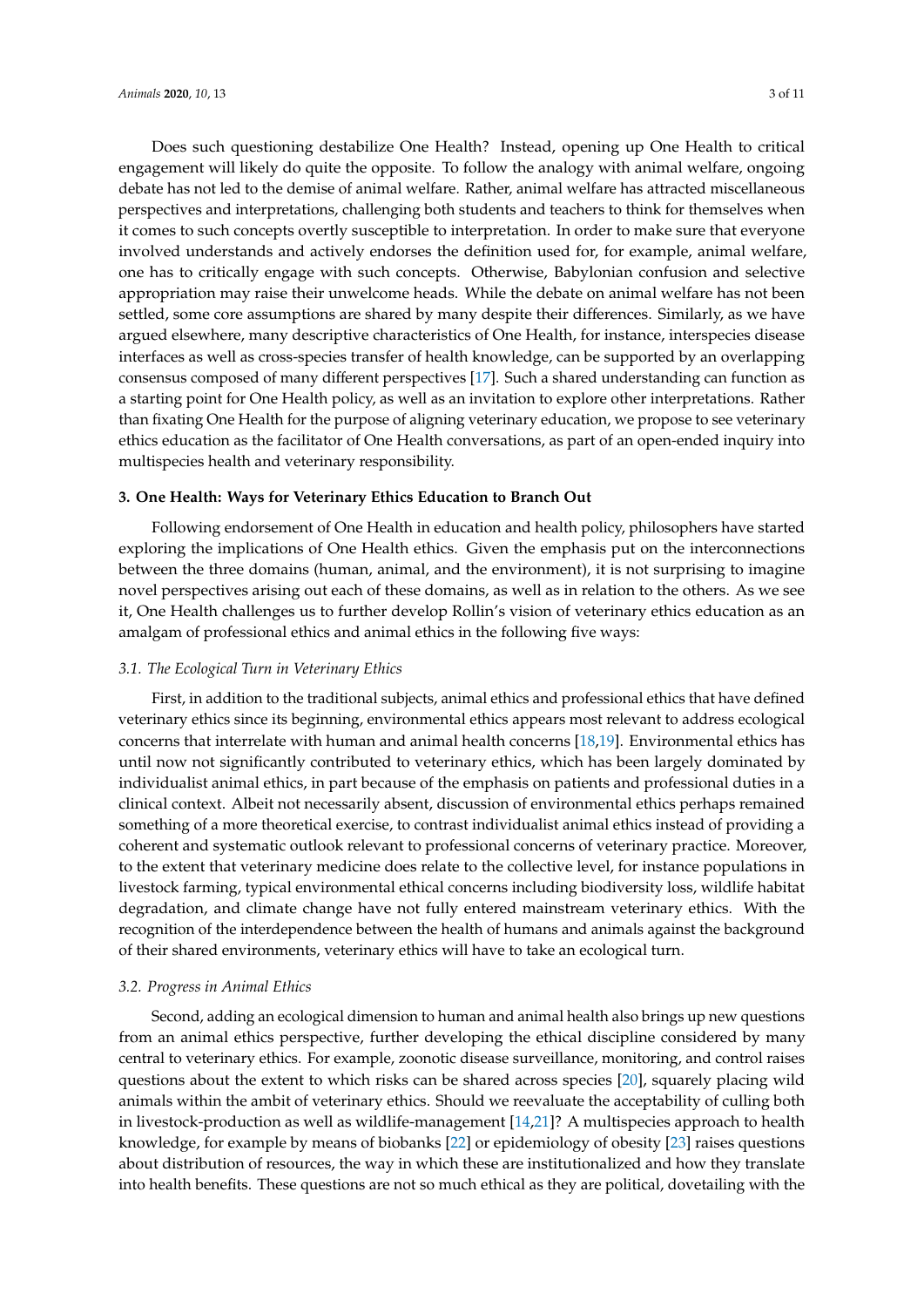recent political turn in animal ethics [\[24–](#page-10-1)[26\]](#page-10-2), another opportunity for veterinary ethics to branch out and develop.

#### *3.3. Health Justice*

Third, One Health also challenges veterinary students to engage with human health policy. Here, we find ourselves confronted with concerns of public health ethics and global health justice: What level of risk imposed by zoonotic diseases is acceptable from a public health perspective? To what extent should international health policy be tailored to health needs across geographical areas? How should the international community respond in case of an infectious disease outbreak? What does a sustainable, just, and healthy food production require?

#### *3.4. Multidisciplinary, Interdisciplinary and Transdisciplinary*

As already apparent in some of the examples given, the three domains in ethics overflow into each other. How do these fields relate to each other in the context of veterinary ethics? Here, a distinction between multi-, inter-, and transdisciplinary approaches proves helpful. Including other ethical perspectives is at first a multidisciplinary move; it "draws on knowledge from different disciplines but stays within the boundaries of those fields" [\[27\]](#page-10-3) (p. 359). Sometimes, multidisciplinary evolves into a more in-depth and structural collaboration between disciplines. For instance, Rollin's multidisciplinary idea of using both professional and animal ethics has culminated in a whole new field of applied ethics in the veterinary curriculum. Veterinary ethics displays all the marks of being interdisciplinary, as it "analyzes, synthesizes and harmonizes links between disciplines into a coordinated and coherent whole" [\[27\]](#page-10-3) (p. 359). Similarly, adding new ethical fields to the arsenal of veterinary ethics, as One Health invites us to do, will most likely also involve a shift from multidisciplinary to interdisciplinary. Moreover, as One Health emphasizes interdependence, an opportunity opens up for a transdisciplinary approach, which "integrates the natural, social and health sciences in a humanities context, and in so doing transcends each of their traditional boundaries" [\[27\]](#page-10-3) (p. 359). So rather than culminating in a new discipline—as the route from multidisciplinary to interdisciplinary goes—transdisciplinary approaches avert recoil within disciplinary boundaries, instead looking for ways to continuously communicate across such boundaries. Teaching veterinary ethics checks all the boxes for fostering such transdisciplinary integration, as it has to navigate in-between moral theory and the demands of the future working environment of veterinary students—both of which characterized by multi- and interdisciplinary collaboration.

## *3.5. Non-Western Approaches to Ethics*

One Health involves not just as shift towards multidisciplinary, interdisciplinary and transdisciplinary approaches in veterinary ethics. One Health also, by opening up a more global perspective on health policy, prompts a critical reflection of the historical roots underlying veterinary ethics. Doing so uncovers a strong emphasis on Western Philosophy, with Singer, Regan, and Rollin as respectively, albeit remotely, the exponents of Benthamian, Kantian, and Aristotelian thinking. If we truly take up the challenge of One Health of working across disciplinary divides, and do so in the light of globalization, we ought not to remain within the lines drawn by cultural tradition that has shaped veterinary ethics ever since its beginning. What can veterinary ethics education learn from African, Asian, South American, and a multitude of indigenous ethical views, and how should they be incorporated in global perspectives on multispecies health policy?

#### **4. Interdependence: Enriching Veterinary Ethics Education**

One Health affirms the interdependence between humans, animals, and ecological processes. The need to respond to emerging infectious diseases required an acknowledgment that human health is interdependent with the natural world at large. Zoonotic diseases, with the majority finding their source in wildlife [\[28\]](#page-10-4), have pressed upon health professionals the recognition that human health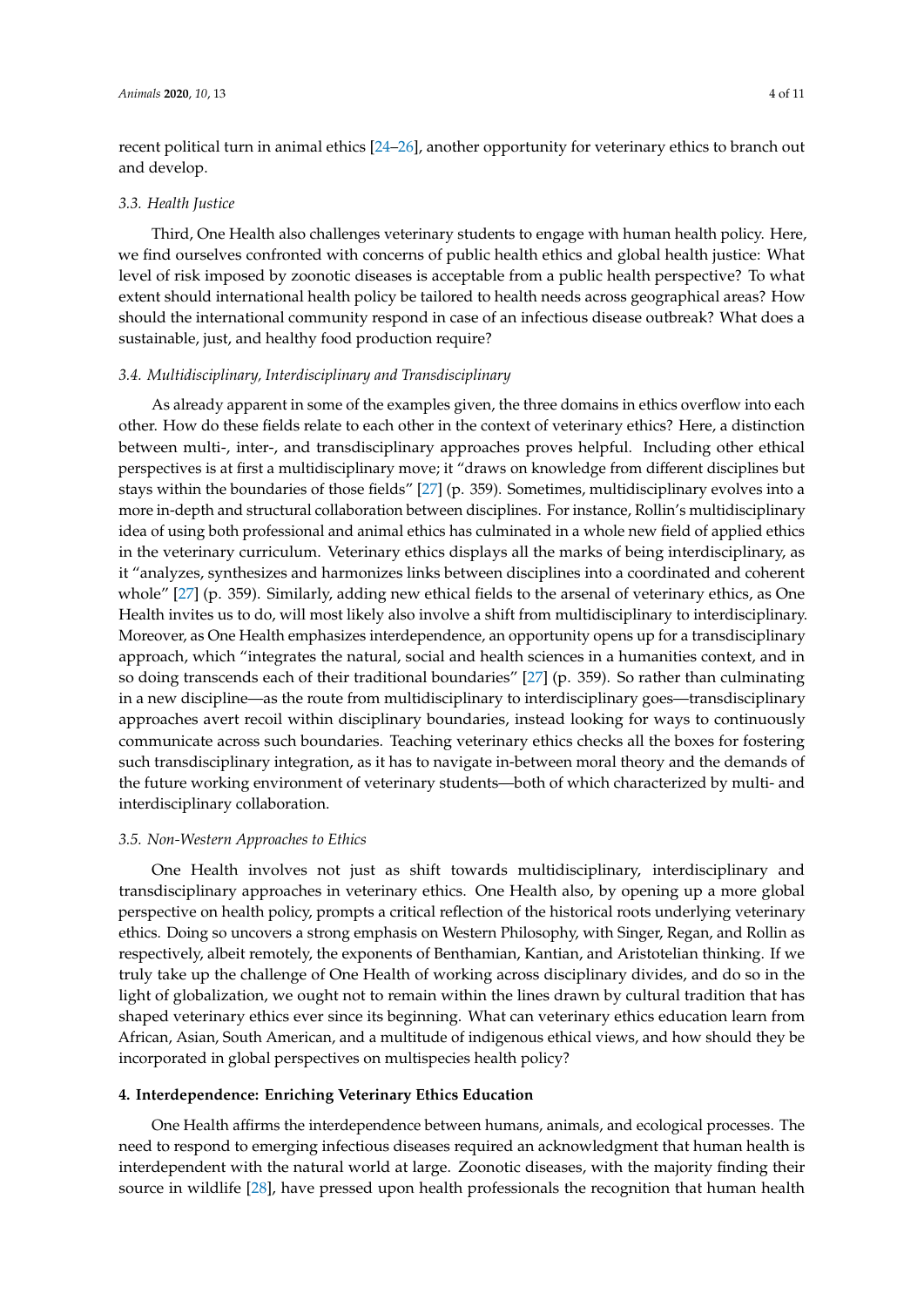is vulnerable to disease outbreaks at the wildlife-interface [\[7\]](#page-9-6). Moreover, anthropogenic impact on the environment represents a significant driver in the emergence of such diseases, making humans both vulnerable as well as implicated in the rise of emerging zoonoses [\[29\]](#page-10-5). Of course, veterinary medicine has been engaged with the interdependence of human health and zoonotic diseases before the rise of One Health, with Veterinary Public Health as a prime example. Nonetheless, One Health arguably takes interdependence beyond the confines of Veterinary Public Health, ushering somewhat of a paradigm shift in health policy [\[10,](#page-9-9)[30\]](#page-10-6).

While definitions of One Health often include the term interdependence, its precise meaning generally remains unspecified or conflated with the term interconnectedness [\[31\]](#page-10-7). Such ambiguity is unfortunate, especially given the potentially novel implications for veterinary ethics education of taking interdependence seriously. A dictionary entry of interdependence explains it as "the fact of depending on each other" [\[32\]](#page-10-8). Much hinges, as we will discuss below, on how one interprets this rather general definition of interdependence.

## *4.1. Interdependence as Interface*

A first way of looking at interdependence is to broaden one's initial scope, to include up- and downstream factors that influence health objectives. For veterinarians, this means, for example, not to only focus on domesticated animals but to be keenly aware of the interface these animals share with wildlife, and the possible ramifications of these relations in terms of infectious disease. Interdependence entails being aware of disease-interfaces. Such a view brings animals forth in our moral deliberations that may have been underappreciated before, something not necessarily to their benefit. One Health may even entail a net harm to animals when they are identified primarily in terms of sources of disease and threat to human health [\[33\]](#page-10-9). Thus, the widening of scope does bring up new moral questions but does not necessarily imply an expanding circle of moral consideration. Interdependence is viewed largely in descriptive terms, not carrying much normative weight itself. The moral values that have shaped health policy until then remain vested, applied within a more ecological outlook. If indeed the scope is only widened incrementally, with human interests as both the starting point for ecological inquiry as well as the evaluative delimitation, perhaps it is better to understand this in terms of "intradependence" rather than interdependence. Those in favor of keeping One Health free from One Welfare appear at the side of intradependence. They might see disease-interfaces as the defining feature of One Health thinking. Those arguing for a merger of the two, push interdependence somewhat further, seeing One Health also in terms of health-interfaces; a way of seeing that naturally recognizing the links between health and wellbeing.

#### *4.2. Individual Interdependence*

Another interpretation of interdependence goes beyond the incremental broadening of the scope of disease ecology by reconsidering the individual. Whereas becoming more aware of interfaces already to some extent embeds humans and domesticated animals into a myriad of ecological processes, this second approach not only embeds but also appreciates humans and animals as ecosystems themselves, as multispecies collectives. Recent scientific insights, for example with regard to the human (and animal) microbiome, put pressure on the idea of understanding ourselves as independent individuals in a biological sense [\[34\]](#page-10-10). Instead, humans and animals form an interdependent multispecies collective together with the manifold organisms that populate their bodies, something that potentially changes what we consider appropriate health interventions.

As Jonathan Beever and Nicolae Morar put it,

if microbes are an *interdependent* (not just a merely interconnected) part of who we are, then any attempt to unwillingly alter our microbiome might well be considered a personal assault rather than a mere modification of our environmental conditions. Changing the ways we think about how things are related (biologically) invites us to reconsider our value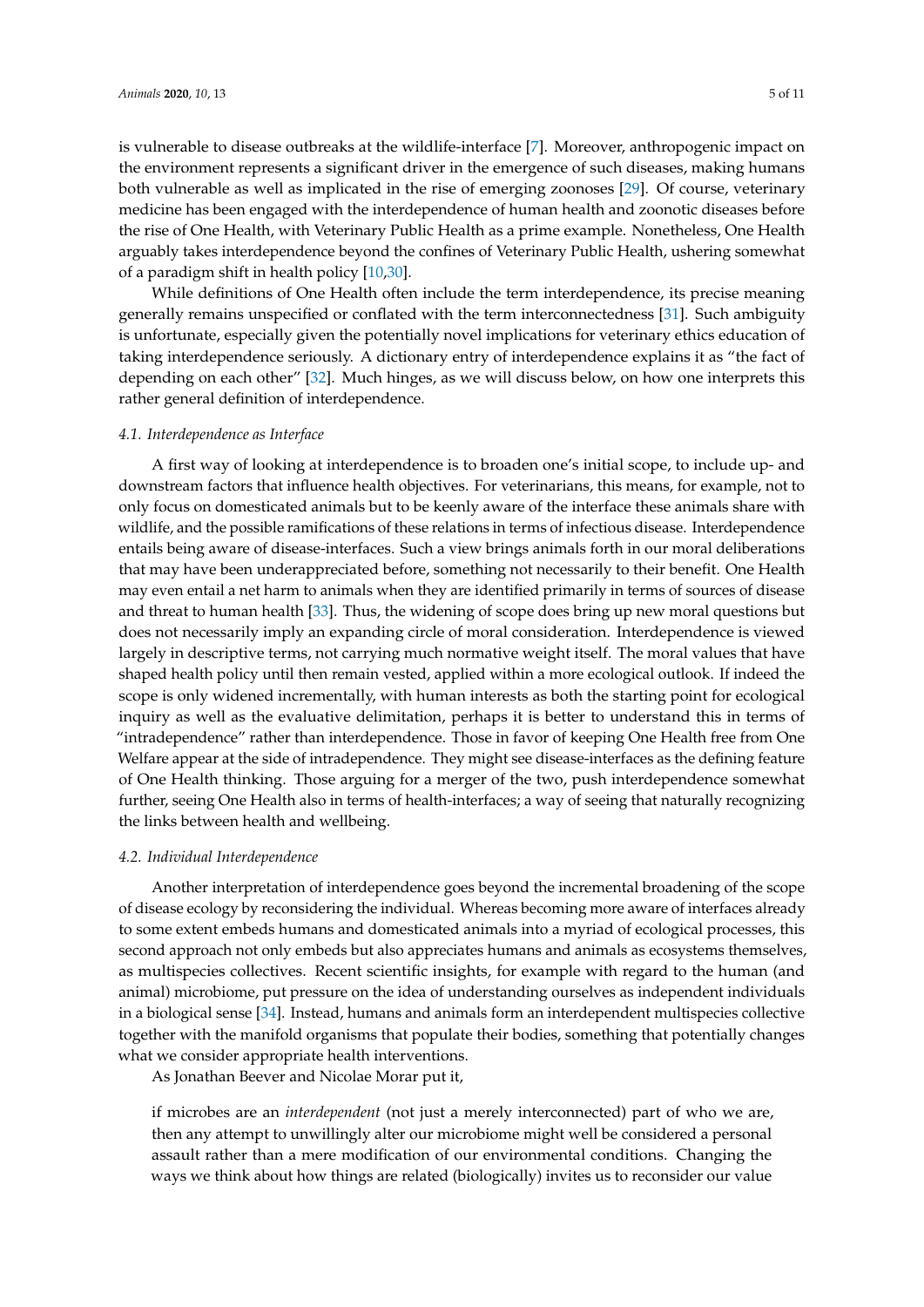conceptions and the value priorities that orient us, ethically, to problems of health and the methods by which those values are enacted. [\[31\]](#page-10-7) (p. 186; emphasis original)

We need such examples in order to distinguish between interdependence and interconnection, both of which are used generally interchangeably in the One Health literature, a conceptual ambiguity that Beever and Morar take issue with. Why? The relation between the individual and their microbiome is exemplary of interdependence. While ecological processes evidently connect humans and animals in many ways, we need not view all sorts of relations as interdependence; sometimes interconnection suffices. While interconnection involves a relation of some sort, interdependence involves something more, they argue, "a mode of relationality that is crucial for the health of an organism and for delimiting some important moral boundaries between units of care" [\[31\]](#page-10-7) (p. 193). The microbiome not only changes the way we see individuals, it also should, they argue, change the way we treat them. This differentiates the interdependence found in individual animals from the way in which they are bound up in socio-ecological relations. As they point out, "we know that not everything matters the same or is influential to our health to the same degree. For example, while climatic conditions do have an impact on one's health, the intensity of their input into one's health condition is not on a par with the metabolic input that human organisms receive from their microbiome" [\[31\]](#page-10-7) (p. 192)

Still, one could argue that interdependence calls for an even deeper appreciation in veterinary ethics education of what it means to be ecologically embedded. In other words, in the end, the second view of interdependence remains within the ambit of intradependence. Understanding an animals' microbiome as intricately part of who they are involves a reevaluation of the individual that stays beneath the skin. It conflates interdependence with local symbiosis between organisms. Paradoxically, it may end up reaffirming the individual as something separate from ecological processes. From an ecological point of view, such a localized understanding of interdependence is not without its problems, as it removes from view the myriad ecological processes that are necessary for organisms to exist, let alone flourish, in the first place. Interdependence perhaps requires us to go beyond the epidermal layers that separate animals from their "environment". For instance, humans will not survive when the oxygen level in the atmosphere dives considerably below its current percentage of 20.95% [\[35\]](#page-10-11). When temperature exceeds 35 °C for extended periods of time, humans perish due to heat stress [\[36\]](#page-10-12). That these ecological conditions are generally stable does not necessarily make them any less worthy in comparison to embodied physiological processes. A dysfunctional ecosystem could wreak havoc just as much as a microbiome in disarray. The separation between internal physiological and external ecological processes affecting one's health reflects an individualization unwarranted given the way the health of humans and animals fundamentally depends on both of these conditions. Moreover, it is exactly this ecological and interspecies web of relations that One Health uncovers and highlights, which is why a deeper sense of interdependence would enrich veterinary ethics education.

## *4.3. Interbeing*

We can take interdependence further, by toppling any delimitation of interdependence; it is interdependence all the way. Thich Nhat Hanh captures this thorough sense of interdependence with the word interbeing: "If you are a poet, you will see clearly that there is a cloud floating in this sheet of paper. Without a cloud, there can be no rain; without rain, the trees cannot grow; and without trees, we cannot make paper. The cloud is essential for the paper to exist. If the cloud is not here, the sheet of paper cannot be here either. So, we can say that the cloud and the paper *inter-are*" [\[37\]](#page-10-13) (p. 27; emphasis original). Nhat Hanh sets no limits, in contrast to the first view on interdependence, as he goes on to include the sun, the logger, the wheat of the logger's daily bread, etc. in his ever-expanding illustration of interbeing. "Everything—time, space, the earth, the rain, the minerals in the soil, the sunshine, the cloud, the river, the heat, and even consciousness—is in that sheet of paper" [\[37\]](#page-10-13) (p. 28). In agreement with the second view, Nhat Hanh points out that humans "are made of non-human elements" [\[37\]](#page-10-13) (p. 74) but sees no reason to restrict interdependence to symbiotic relations such as those between individuals and their microbiome: "To be is to inter-be with every other thing" [\[37\]](#page-10-13) (p. 28). Beyond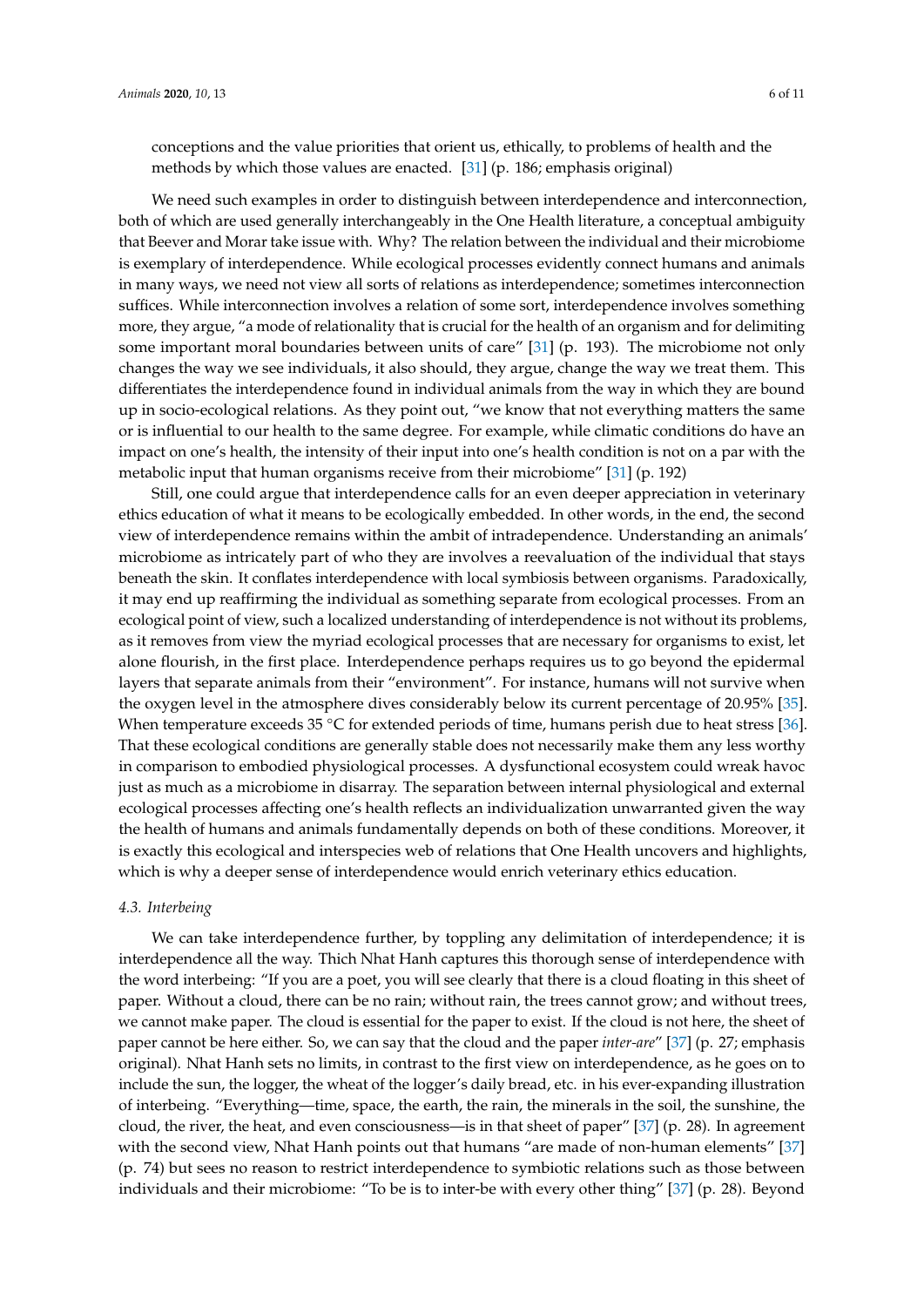reconceptualizing individuals as multispecies collectives, which in itself already offsets new normative perspectives on protecting and promoting individual health, understanding individuals as thoroughly interdependent both internally and externally could bolster a normative commitment of promoting collective health.

How are we to understand such a shift towards a more collective view of health? Some worry that such thoroughgoing interdependence translates directly in a sort of ecological egalitarianism, in line with the tenets of Deep Ecology as envisioned by Arne Næss [\[38\]](#page-10-14). On that view, the worry goes, interdependence represents a box of Pandora, undercutting not only anthropocentrism of traditional health policy, but also breaching any newly installed boundaries as a rationale to put human health objectives above those of non-humans [\[31\]](#page-10-7). Such egalitarianism mutes any decision-making in health policy, because "if everything matters, then it is difficult if not impossible to discriminate appropriately between value claims" [\[31\]](#page-10-7) (p. 192).

If nothing exists independently, however, we need not necessarily value each constituent of any relation equally in moral terms. As part of Deep Ecology, Næss indeed argued for biospherical egalitarianism: "*the equal right to live and blossom* is an intuitively clear and obvious value axiom" [\[38\]](#page-10-14) (p. 96; emphasis original). Such a moral outlook is not necessarily implied by understanding interdependence as interbeing. While part of the novelty of interdependence for veterinary ethics involves more engagement with environmental ethics, interbeing is not limited to an environmental outlook, or biocentric perspective, only. It does not prescribe the moral equality of all species and their members in the process. It allows for a sentiocentric moral orientation pace a biocentric one [\[39\]](#page-10-15). For instance, seeing oneself as interdependent does not make everything that makes you an individual a recipient of moral concern. Suffering and happiness, already key concepts for veterinary ethics, can continue to provide moral guidance, now against the backdrop of interbeing.

Nonetheless, with interdependence as interbeing, the purview of veterinary moral agency is potentially widened extensively, as a delineation of moral concern becomes equivocal. Furthermore, interbeing also highlights the students' own interdependence, for example, by uncovering the extent to which cultural-historical backstories shape their individual moral agency, or how their moral decision-making plays out in a working-environment subject to a range of stakeholder demands. Notwithstanding the heightened moral sensibility interbeing creates, in order to align this increased complexity of moral decision making with veterinary ethics education, we have to take a pedagogical turn.

# **5. Pedagogy of Veterinary Ethics Education**

In what way do the above described perspectives translate into veterinary education? To begin with veterinary ethics education's role of scrutinizing One Health, we have already suggested a similar approach to the conceptual and ethical analysis of animal welfare. The aim is to foster a reflective attitude to such concepts not only to stimulate critical reflective capacities of students themselves, but also to help develop One Health in veterinary curricula, to make it more robust by opening it up to deliberation regarding its ambit.

Perhaps more difficult is the extent to which we should diversify and make multidisciplinary the veterinary ethics curriculum itself. Should every veterinary student, for example, ponder questions about distributive justice with regard to international pharmaceutical development? Although this will remain an open-ended inquiry in part, certain criteria are at least relevant. A good starting point is the general academic competency veterinary students should acquire with regard to such broader ethical questions. One Health provides an opportunity to bring in ethical debates prominent in society but only indirectly implicated with veterinary medicine, for instance ecological concerns around climate change and biodiversity loss. Being able to engage intellectually with these broad issues can be seen as an unmistakable competency of academics, even more so if one's profession is, also if largely indirectly, implicated.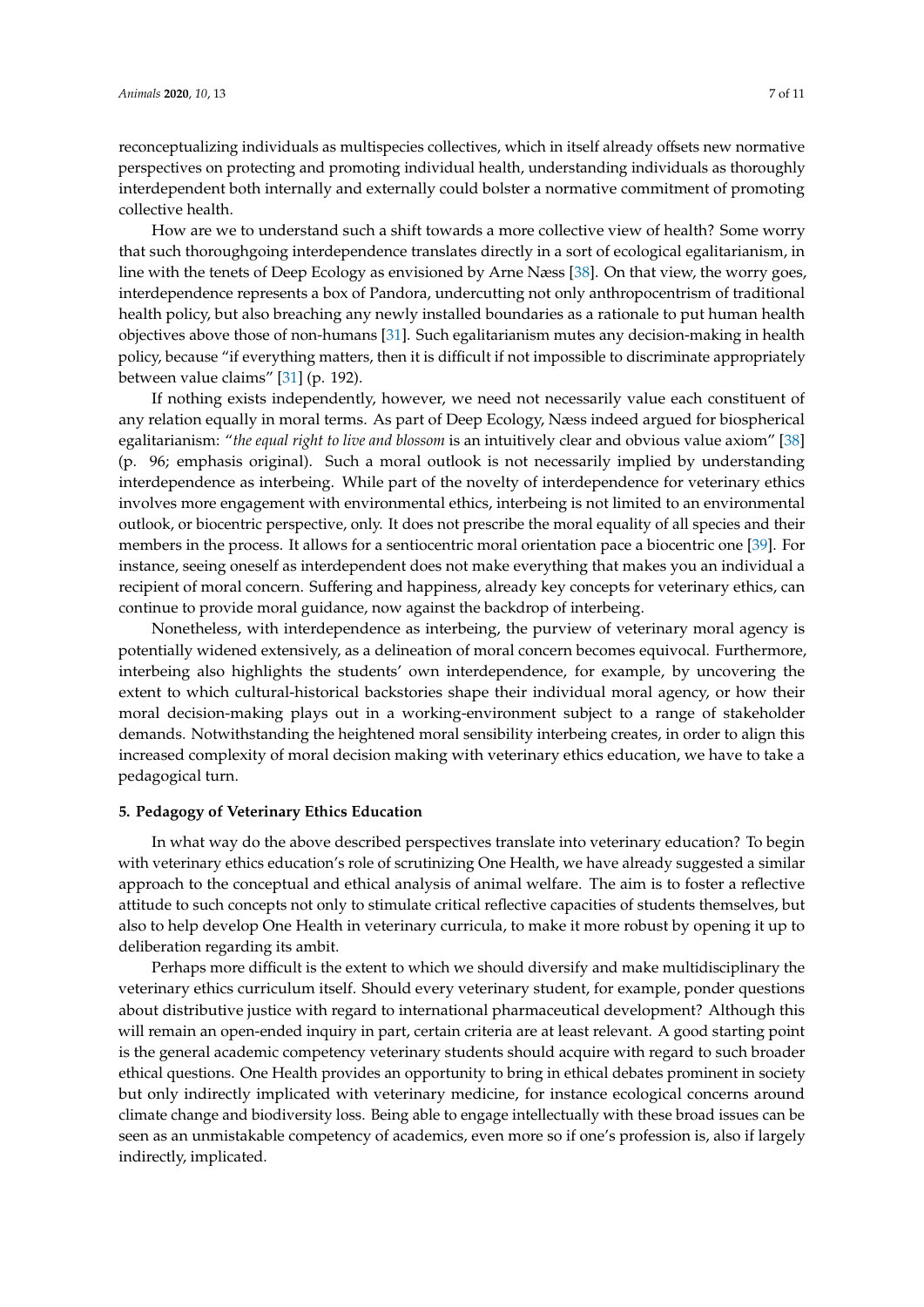In addition to a general academic competency, we suggest a track-specific competency. The further students' progress throughout the study, the more specific questions of veterinary ethics education should become by making use of relevant disciplines in various ways. The general competency provides a basis for deepening students' awareness of and ability to address One Health prompted ethical considerations. It builds upon the veterinary responsibility for public health. If veterinarians already bear responsibility for public health by way of preventing and controlling the outbreak of zoonotic infectious disease [\[6\]](#page-9-5), it does not appear far-fetched to attune veterinary moral agency to the upstream (for example, deforestation for the sake of growing crops destined to feed domesticated animals; use of animal research for pharmaceutical or food production) and downstream (emission of CO2, CH4, etc.; impact of free-roaming cats on bird and small mammal populations) ecological considerations of diverse human-animal interrelations. These examples provide some more detail for an enriched track-specific veterinary ethics education.

At what point to delineate veterinary responsibility remains a question, but in any case, it extends beyond the traditional setting of veterinary ethics, where Rollin likens veterinarians to either pediatricians or garage-mechanics [\[4\]](#page-9-3). Not only do veterinarians have to balance between these positions with regard to the moral status of the patient and the associated obligations for themselves as health professionals, they also have to determine the extent to which they pay attention to moral issues intersecting with their everyday clinical practice. It is up to us, teachers of veterinary ethics, among others, to triage on these matters.

We have to be careful, however, to foster veterinary moral agency rather than undermine it by confronting students with potentially overwhelming complexity. Especially the third interpretation of interdependence—interbeing—might end up paralyzing veterinary students. Moreover, moral problems in veterinary practice already represent a great challenge, not to mention the perils of moral distress that arise when professionals are insufficiently able to live up to their own moral ideals because of the way in which their working environment and its demands structure and restrict individual agency [\[40\]](#page-10-16).

How do you teach veterinary student to be aware of interdependence whilst fostering their ability to make sound ethical judgments? Assuming One Health does raise the challenges for veterinary ethics as indicated, we have to look deeper into the pedagogy, the how of teaching ethics in the veterinary curriculum. Often, students are presented with the major theories of animal ethics, using this theoretical background to deliberate and deal with ethical issues in the clinical context [\[4\]](#page-9-3). The emphasis on animal ethics as well as clinical cases appears ill-suited to foster awareness of interdependence that One Health brings forth. Moreover, the pedagogical style of traditional veterinary ethics education emphasizes, through the use of animal ethics theory, reasoning and individual autonomous agency. Dealing with interdependence, we suggest, calls for a more contemplative pedagogical style [\[41\]](#page-10-17).

A contemplative pedagogy aims to create awareness. It can do so in various ways, including, but also going beyond, ethical reasoning. For example, one could ask students to bring a recipe, or even invite them to bake, an ethically approved cake. Students taking our elective course of veterinary ethics (MA level, non-track specific, Faculty of Veterinary Medicine, Utrecht University) come with various examples: using self-grown products only, local or national, cheap, fair trade, vegan, organic, without the use of plastic materials, with the lowest emission of greenhouse gasses, family recipe, cultural tradition, etc. The point is not necessarily to establish the ethically approved cake, rather to raise students' awareness of interdependence apparent in their everyday lives, as well as to try to understand where others are coming from.

Another contemplative approach (also part of the above-mentioned elective course in veterinary ethics) involves embodied encounters with animals in a context atypical given the cultural status associated with this species. Animal farm sanctuaries provide such an opportunity. Rather than merely discussing animal welfare in reference to theories of animal ethics in a classroom, students can engage with the animals and deliberate, in a non-judgmental fashion, on what makes an animal's life good. Experiencing animals in such a non-standard environment can highlight the extent to which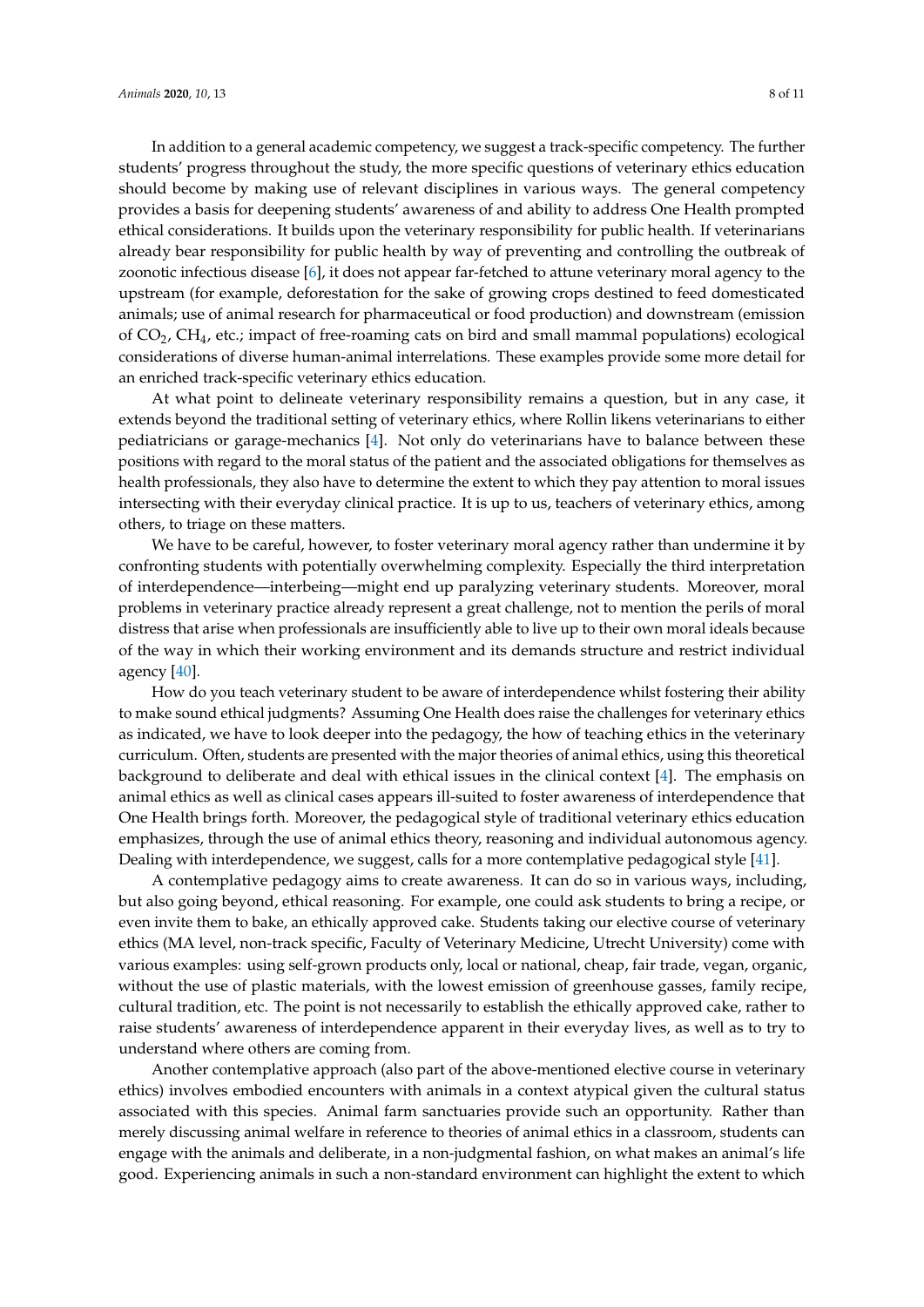one's values are culturally shaped in a way that theoretical informed reasoning is unable to provide. Interdependence also applies to one's own moral agency.

Of course, veterinarians have to operate in a force-field of various responsibilities, obligations, demands and expectations, of which One Health appears only to make more complicated. However, letting complexity and conflicting demands narrow and blunt moral agency should be prevented if only to protect the wellbeing of veterinarians themselves. Paradoxically, numbing oneself in order to deal with moral distress can easily backfire [\[40\]](#page-10-16), which is why becoming aware of the ways in which one's agency is shaped over time, embedded within a certain environment, and confronted with a myriad of diverging expectations, could help to bolster robust moral agency.

Interdependence, by way of a contemplative pedagogy, sheds light on the role of veterinary ethics education in supporting future veterinary professionals in ethical decision-making but also safeguard individual wellbeing in doing so. The issue of moral distress in veterinary practice should make us reflect on the way in which veterinary ethics education can help to diminish its detrimental effects on wellbeing, as well as foster veterinary moral agency. Here, mindfulness meditation, a key element of a contemplative pedagogy, could align student and professional wellbeing with veterinary ethics education. Mindfulness meditation and its benefits to alleviate stress among veterinary students have been explored in several studies [\[42](#page-10-18)[–44\]](#page-10-19). In addition to lowering stress, mindfulness can also play a vital role in cultivating moral agency. It does so by making individuals aware of the way in which they perceive the world around them [\[45\]](#page-10-20). In part, this complements the emphasis on critical reflection already present in traditional veterinary ethics, for instance, when students are confronted with a clinical case and challenged to provide their judgment and supporting argumentation. However, it also counterbalances the need for reasoning, opening up one's perception to salient moral features of a situation. By doing so, it downplays the likelihood of individuals blunting their moral perception by ways of rationalization. At the same time, heightening moral perception addresses the problem of an ever-increasing complexity and interdependence promulgated by One Health, difficult to overcome by rational deliberation. While One Health calls for multi-, inter- and transdisciplinarity at the level of veterinary ethics, these perspectives should function within veterinary ethics education as a means to develop, as much as possible, perceptive and skillful moral action. Along these lines, mindfulness meditation provides an opportunity to further accommodate veterinary ethics education to the demands of veterinary practice, especially against the backdrop of interdependence introduced by One Health.

#### **6. Conclusions**

One Health provides a relevant framework for health professionals, including veterinarians, to cut through the complexity arising from interdependence between humans, animals, and ecosystems. However, the way one understands this perspective on health and its implications involves value assumptions, which is why, from an ethical perspective, students need to critically engage with One Health. Veterinary ethics education is well placed and equipped to support students in doing so. Like many all-encompassing concepts (such as sustainability and animal welfare), One Health is vulnerable to selective interpretation, Babylonian confusion and appropriation. Using its familiar strengths of fostering critical reflection and conceptual analysis, veterinary ethics education should encourage students to scrutinize One Health and develop their own perspective.

One Health also enriches veterinary ethics education as we know it. The call for collaboration across disciplinary boundaries urges veterinary ethics to branch out beyond the traditional pair of professional ethics and animal ethics, with opportunities for multidisciplinary, interdisciplinary and even transdisciplinary approaches. Broadening veterinary ethics is not limited to including relevant fields such as environmental ethics only, as One Health also facilitates multicultural exchange of perspectives. Finally, by championing the idea of interdependence, One Health incites veterinary ethics education to take a pedagogical turn.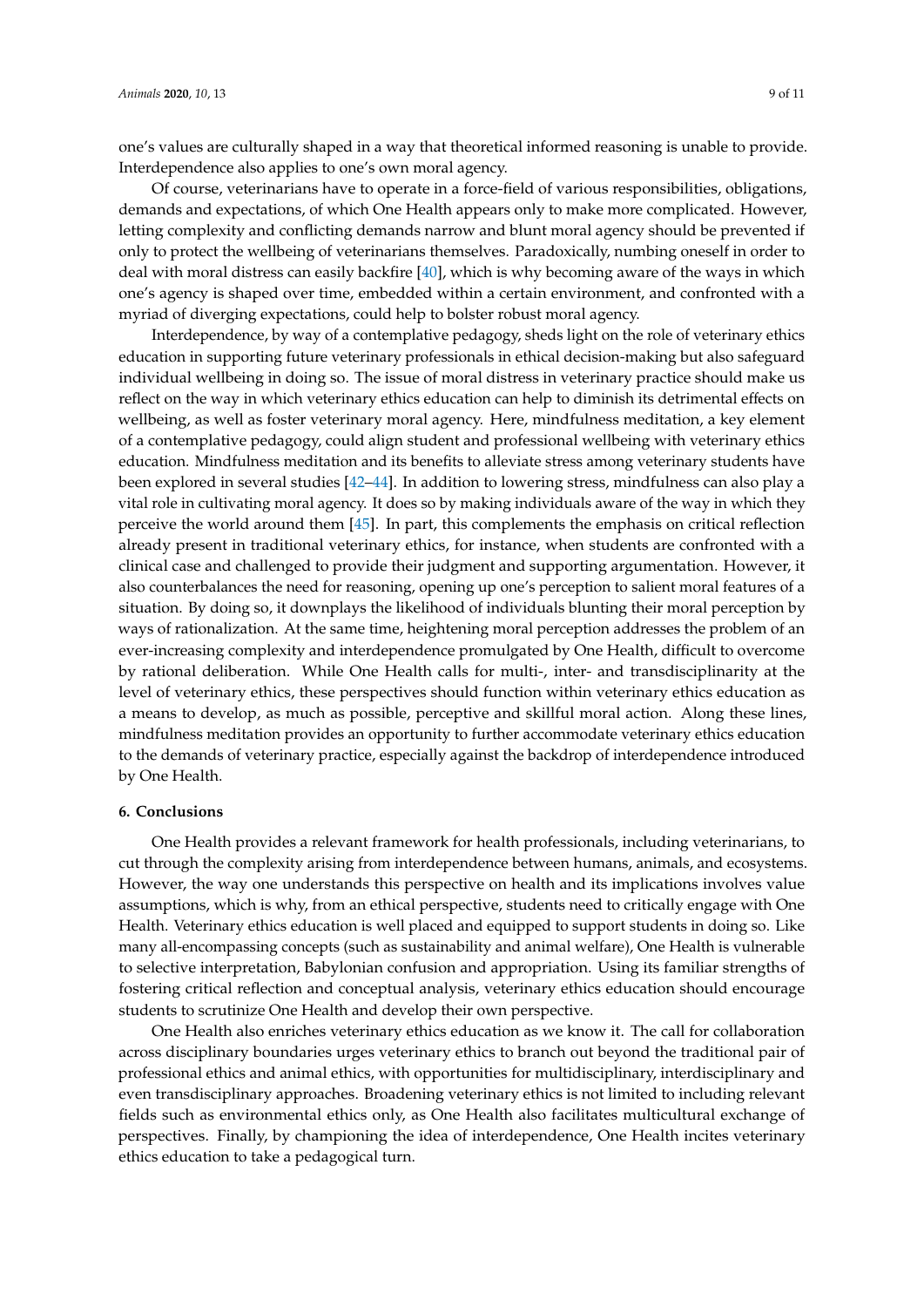**Author Contributions:** Conceptualization, J.N. and F.L.B.M.; Writing—original draft preparation, J.N.; Writing—review and editing, J.N. and F.L.B.M.; Supervision, F.L.B.M.; All authors have read and agreed to the published version of the manuscript.

**Funding:** This research received no external funding.

**Acknowledgments:** We would like to thank two anonymous reviewers for their valuable feedback.

**Conflicts of Interest:** The authors declare no conflict of interest.

# **References**

- <span id="page-9-0"></span>1. Larkin, M. Pioneering a Profession: The Birth of Veterinary Education in the Age of Enlightenment. Available online: https://[www.avma.org](https://www.avma.org/News/JAVMANews/Pages/110101a.aspx)/News/JAVMANews/Pages/110101a.aspx (accessed on 26 November 2019).
- <span id="page-9-1"></span>2. Singer, P. *Animal Liberation: A New Ethics for Our Treatment of Animals*; Avon: New York, NY, USA, 1990.
- <span id="page-9-2"></span>3. Regan, T. *The Case for Animal Rights*, 2nd ed.; University of California Press: Berkeley, CA, USA, 2004.
- <span id="page-9-3"></span>4. Rollin, B. *An Introduction to Veterinary Medical Ethics: Theory and Cases*; Iowa State University Press: Iowa City, IA, USA, 1996.
- <span id="page-9-4"></span>5. Tannenbaum, J. *Veterinary Ethics: Animal Welfare, Client Relations, Competition and Collegiality*; Mosby: St. Louis, MO, USA, 1995.
- <span id="page-9-5"></span>6. Kimera, S.I.; Mlangwa, J.E.D. Veterinary Ethics. In *Encyclopedia of Global Bioethics*; Ten Have, H., Ed.; Springer: Cham, Switzerland, 2015.
- <span id="page-9-6"></span>7. One World, One Health. Available online: http://[www.oneworldonehealth.org](http://www.oneworldonehealth.org) (accessed on 26 November 2019).
- <span id="page-9-7"></span>8. American Veterinary Medical Association (AVMA). One Health: A New Professional Imperative. Available online: https://www.avma.org/KB/Resources/Reports/Documents/[onehealth\\_final.pdf](https://www.avma.org/KB/Resources/Reports/Documents/onehealth_final.pdf) (accessed on 26 November 2019).
- <span id="page-9-8"></span>9. Hodgson, K.; Darling, M. Zooeyia: An essential component of 'One Health'. *Can. Vet. J.* **2011**, *52*, 189–191. [\[PubMed\]](http://www.ncbi.nlm.nih.gov/pubmed/21532829)
- <span id="page-9-9"></span>10. Lapinksi, M.K.; Funk, J.A.; Moccia, L.T. Recommendations for the Role of Social Science Research in One Health. *Soc. Sci. Med.* **2015**, *129*, 51–60.
- <span id="page-9-10"></span>11. Colonius, T.J.; Earley, R.W. One welfare: A call to develop a broader framework of thought and action. *J. Am. Vet. Med. Assoc.* **2013**, *242*, 309–310. [\[CrossRef\]](http://dx.doi.org/10.2460/javma.242.3.309)
- <span id="page-9-11"></span>12. Pinillos, R.G.; Appleby, M.C.; Manteca, X.; Scott-Park, F.; Smith, C.; Velarde, A. One Welfare—A platform for improving human and animal welfare. *Vet. Rec.* **2016**, *179*, 412–413. [\[CrossRef\]](http://dx.doi.org/10.1136/vr.i5470) [\[PubMed\]](http://www.ncbi.nlm.nih.gov/pubmed/27770094)
- <span id="page-9-12"></span>13. Hanrahan, C. Integrative Health Thinking and the One Health Concept: Is Social Work All for 'One' or 'One' for All? In *Animals in Social Work*; Ryan, T., Ed.; Palgrave Macmillan: London, UK, 2014; pp. 32–47.
- <span id="page-9-13"></span>14. Nieuwland, J.; Meijboom, F.L.B. One Health as a normative concept: Implications for food safety at the wildlife interface. In *Know Your Food: Food Ethics and Innovation*; Dumitras, E., Jitea, I., Aerts, S., Eds.; Wageningen Academic Press: Wageningen, The Netherlands, 2015; pp. 132–137.
- <span id="page-9-14"></span>15. Fraser, D.; Weary, D.M.; Pajor, E.A.; Milligan, B.N. A Scientific Conception of Animal Welfare that Reflects Ethical Concerns. *Anim. Welf.* **1997**, *6*, 187–205.
- <span id="page-9-15"></span>16. Faculty of Veterinary Medicine, Utrecht University. Dierenwelzijn (Animal Welfare). Available online: https://www.uu.nl/organisatie/[faculteit-diergeneeskunde](https://www.uu.nl/organisatie/faculteit-diergeneeskunde/dierenwelzijn)/dierenwelzijn (accessed on 26 November 2019).
- <span id="page-9-16"></span>17. Meijboom, F.L.B.; Nieuwland, J. Manifold health: The need to specify One Health and the importance of cooperation in (bio)ethics. In *Professionals in Food Chains*; Springer, S., Grimm, H., Eds.; Wageningen AP: Wageningen, The Netherlands, 2018; pp. 266–271.
- <span id="page-9-17"></span>18. Thompson, P.B.; List, M. Ebola Needs One Bioethics. *Ethics Policy Environ.* **2015**, *18*, 96–102. [\[CrossRef\]](http://dx.doi.org/10.1080/21550085.2015.1016957)
- <span id="page-9-18"></span>19. Verweij, M.F.; Bovenkerk, B. Ethical Promises and Pitfalls of OneHealth. *Public Health Ethics* **2016**, *9*, 1–4. [\[CrossRef\]](http://dx.doi.org/10.1093/phe/phw003)
- <span id="page-9-19"></span>20. Capps, B.; Lederman, Z. One Health, Vaccines and Ebola: The Opportunities for Shared Benefits. *J. Agric. Environ. Ethics* **2015**, *28*, 1011–1032. [\[CrossRef\]](http://dx.doi.org/10.1007/s10806-015-9574-7)
- <span id="page-9-20"></span>21. Lederman, Z. One Health and Culling as a Public Health Measure. *Public Health Ethics* **2016**, *9*, 5–23. [\[CrossRef\]](http://dx.doi.org/10.1093/phe/phw002)
- <span id="page-9-21"></span>22. Capps, B.; Lederman, Z. One Health and paradigms of public biobanking. *J. Med. Ethics* **2015**, *41*, 258–262. [\[CrossRef\]](http://dx.doi.org/10.1136/medethics-2013-101828)